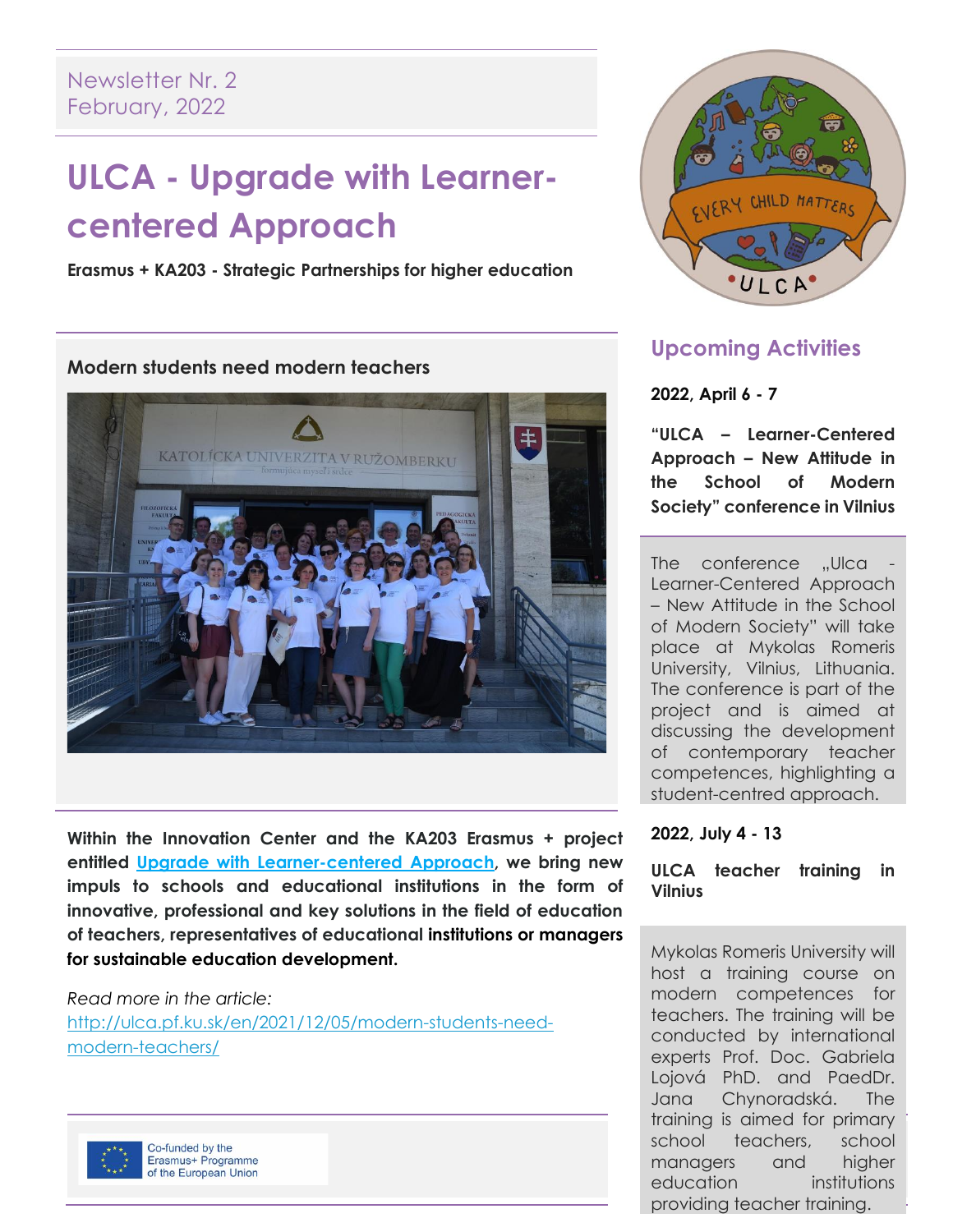# **Transnational meeting 2 of ULCA team in Macedonia**

**Second transnational project meeting as part of Erasmus+ project "Upgrade with Learner-centred Approach" took place on 06 and 07.05.2021.**

The meeting was organized online due to the situation with Covid-19 by Center for innovations and digital education Dig-Ed, North Macedonia. Second transnational project meeting was led by Vladimir Trajkovik, from Dig-Ed.



### **Teacher-training Courses in Slovakia**

**2021, July 5 - 18**

**First series of the Learn & Lead Certification Teacher-training Courses in Slovakia**

Courses within the project Upgrade with Learnercentered Approach, at the [Faculty of Education](https://www.ku.sk/fakulty-katolickej-univerzity/pedagogicka-fakulta/)  of [the Catholic University of Ružomberok](https://www.ku.sk/fakulty-katolickej-univerzity/pedagogicka-fakulta/), were successfully completed in two summer weeks by participants from Slovakia, Slovenia, North Macedonia, Latvia and Lithuania under the guidance of two trainers [Gabriela Lojová](https://www.harmony.sk/teachers/gabriela-lojova) and [Jana Chynoradská](https://www.harmony.sk/teachers/jana-chynoradska). During the courses, the participants were led to realize that the traditional way of teaching, which still persists in our schools, no longer meets the requirements of the time and that new approaches need to be sought. Thanks to the trainers, they had the opportunity to better understand the relationship and the huge responsibility of the teacher towards the student and his further development and motivation. *"A teacher can inspire others and help them understand the mosaic of what makes up today's world.The experience of learning and discovering the world remains with us for a lifetime. If the teacher believes in us, supports us and helps us to understand the context, ourselves and others, then s/he will bring wealth to our lives"* says [Jana](https://www.harmony.sk/teachers/jana-chynoradska)  [Chynoradská.](https://www.harmony.sk/teachers/jana-chynoradska)



*Participants' feedback:*